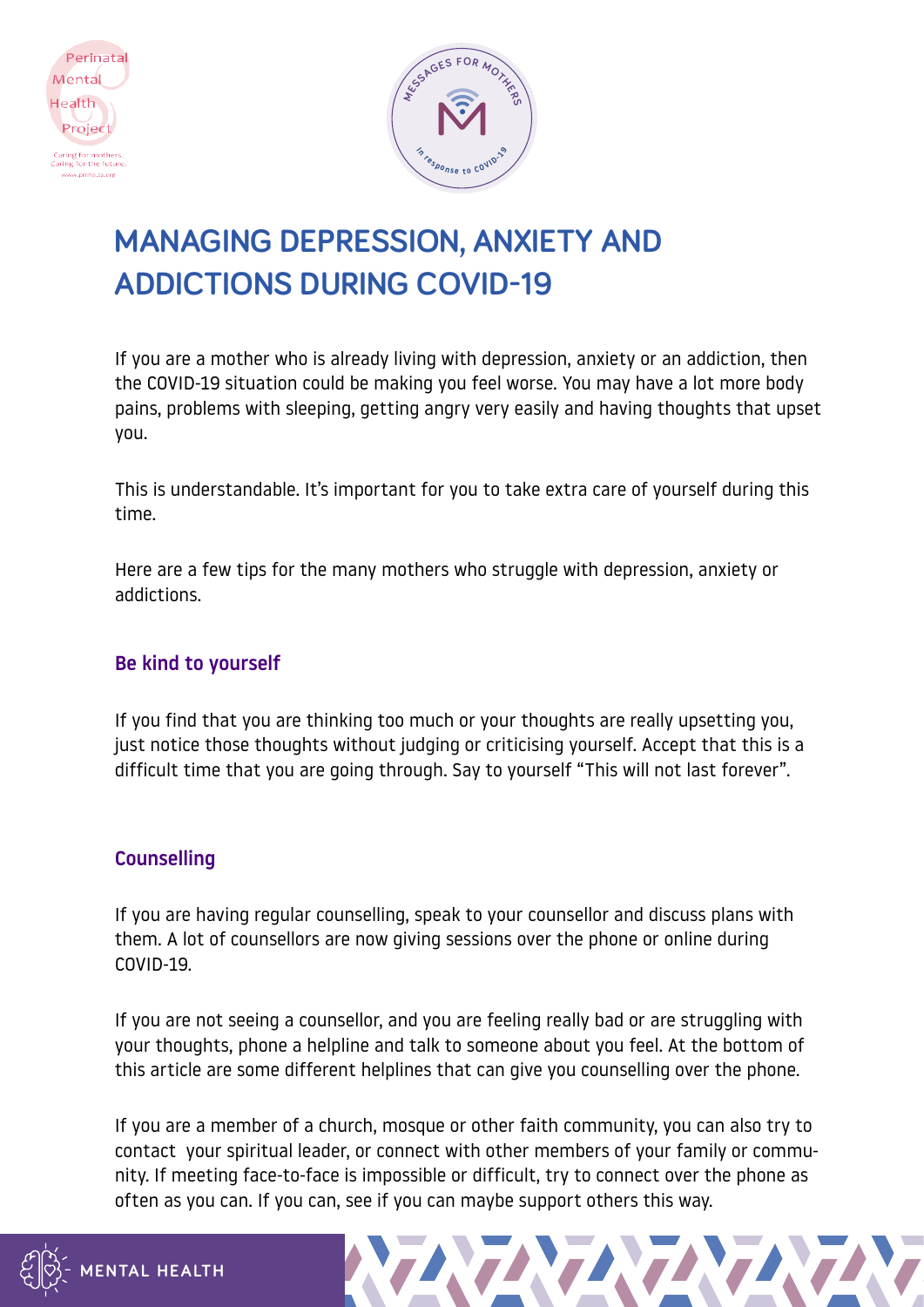



## Medication

If you are on medication for depression or anxiety, stay on it. If you are going to run out of medication, find out early if your clinic or pharmacy has made any changes that you need to know about. For example, is there another place where you can collect your medication (a community drop-off point), or can it be delivered? Do NOT stop or reduce your medication without talking with your doctor first.

#### Get support

If you and your children have to self-isolate, and you are worried about your mental health, is there someone strong and under the age of 60 years that can come and stay with you and keep you company during this time. A parent, a relative, a friend? Otherwise, do you know of anyone else in a similar situation? It could help to have a regular telephone/ WhatsApp chat each day to share the difficulties you both experience and get ideas from each other.

#### Find online support

There is a lot of mental health help on the internet. You can do a relaxation session on YouTube, you can join an online support group, you can download a meditation app, and many others.

## Drugs and alcohol

It can be very tempting to use drugs and alcohol to help calm your fears and thoughts. Be aware of yourself when you feel like doing this. Drugs and alcohol don't help you get control of fears or thoughts and do make you feel much worse afterwards.

If you are feeling very irritable, panicky, shaky, or sweaty, you could be in substance withdrawal. Contact (SANCA – number below), your doctor, or go to your nearest clinic. Explain clearly what you are experiencing; there is no need to feel ashamed or judged because you have been using substances. You are allowed to seek medical help during a lockdown.